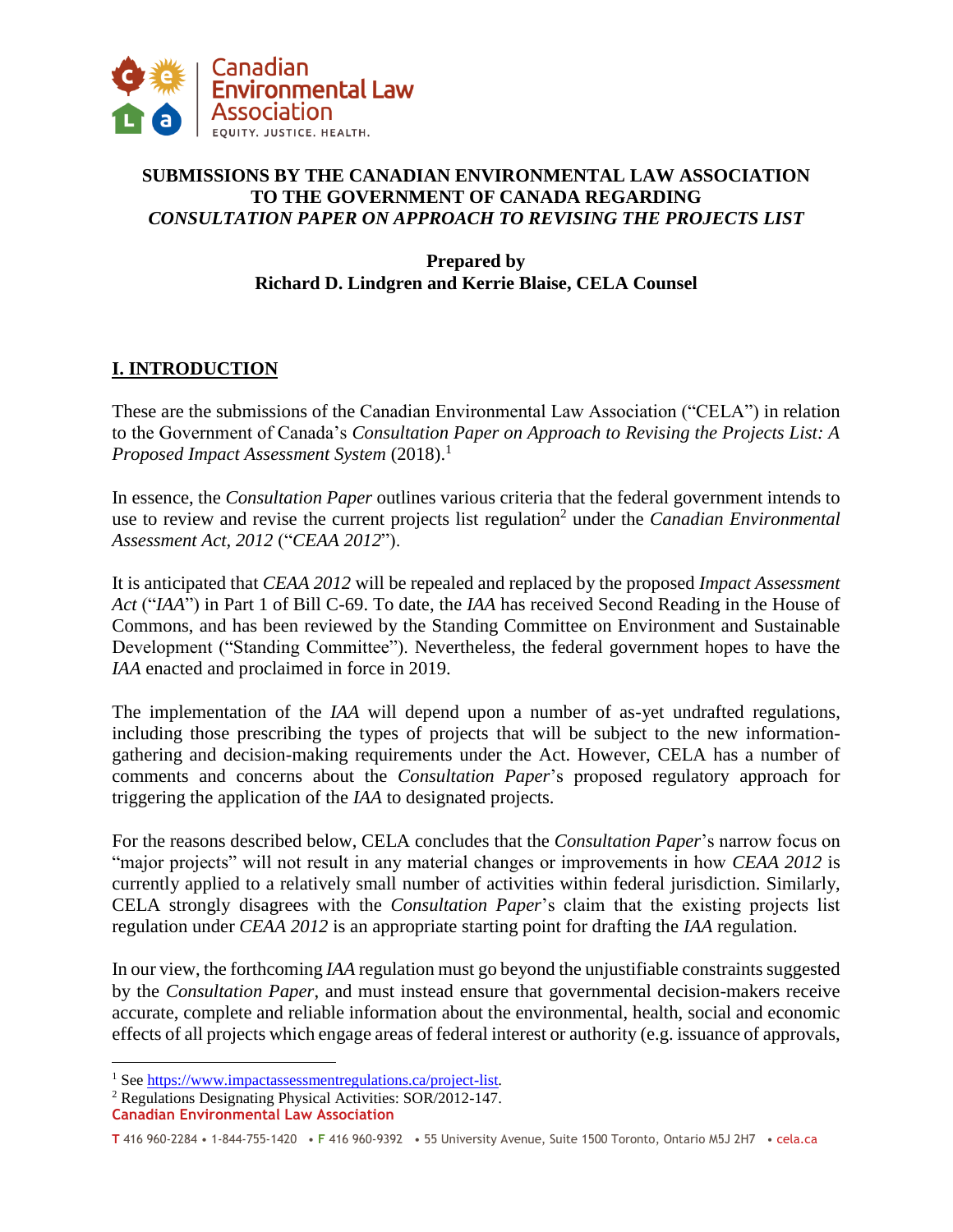provision of financial assistance, disposition of lands, and federal proponency), as formerly occurred under *CEAA 1992*.

## **II. BACKGROUND**

 $\overline{a}$ 

CELA is a public interest law group founded in 1970 for the purposes of using and enhancing environmental laws to protect the environment and safeguard human health. Funded as a specialty legal aid clinic, CELA lawyers represent low-income and vulnerable communities in the courts and before tribunals on a wide variety of environmental and public health issues. For example, CELA has participated in various administrative and legal proceedings under *CEAA 2012* and its predecessors, *CEAA 1992* and the *Environmental Assessment and Review Process Guidelines Order*.

On the basis of our decades-long experience in assessment matters, CELA has carefully considered the *IAA* and the *Consultation Paper* from the public interest perspective of our client communities, and through the lens of ensuring access to environmental justice.

In our detailed submission to the Standing Committee,<sup>3</sup> CELA concluded that unless the *IAA* is substantially amended, the proposed statute will not achieve the federal government's stated objective of establishing federal assessment processes that "regain public trust, protect the environment, introduce modern safeguards, advance reconciliation with Indigenous persons, ensure good projects go ahead, and resources get to market."<sup>4</sup>

CELA's conclusion about the serious shortcomings of the *IAA* was shared by many other environmental groups, Indigenous representatives, and other persons who made presentations to the Standing Committee. Unfortunately, now that the Standing Committee has completed its clause-by-clause review of the *IAA*, it appears that few (if any) substantive changes are being made to fix this fundamentally flawed legislation.

#### **III. OVERVIEW OF DESIGNATING PHYSICAL ACTIVITIES UNDER THE** *IAA*

The proposed *IAA* continues the narrow *CEAA 2012* approach of developing a regulatory list of the major projects that may trigger an impact assessment ("IA") under the Act. In particular, subsection 109(b) of the *IAA* empowers the federal Cabinet to pass regulations specifying physical activities (or classes of physical activities) as "designated projects" under the Act.

It should be recalled, however, that merely listing a particular type of project in the regulation does not actually guarantee that an IA will be carried out. This is because section 16 of the *IAA* empowers the Impact Assessment Agency of Canada to dispense with the need to conduct an IA for designated projects.<sup>5</sup> While CELA recommended that the Standing Committee should delete

<sup>3</sup> CELA's written submission to the Standing Committee is posted at: [https://www.cela.ca/proposed-IAA](https://www.cela.ca/proposed-IAA-appropriate-amendments)[appropriate-amendments.](https://www.cela.ca/proposed-IAA-appropriate-amendments) See also [http://www.cela.ca/collections/justice/canadian-environmental-assessment-act.](http://www.cela.ca/collections/justice/canadian-environmental-assessment-act) <sup>4</sup> *Discussion Paper*, page 3.

<sup>&</sup>lt;sup>5</sup> In addition, section 17 of the *IAA* authorizes the Minister to issue an order directing the Agency to not conduct an IA of a designated project in certain circumstances.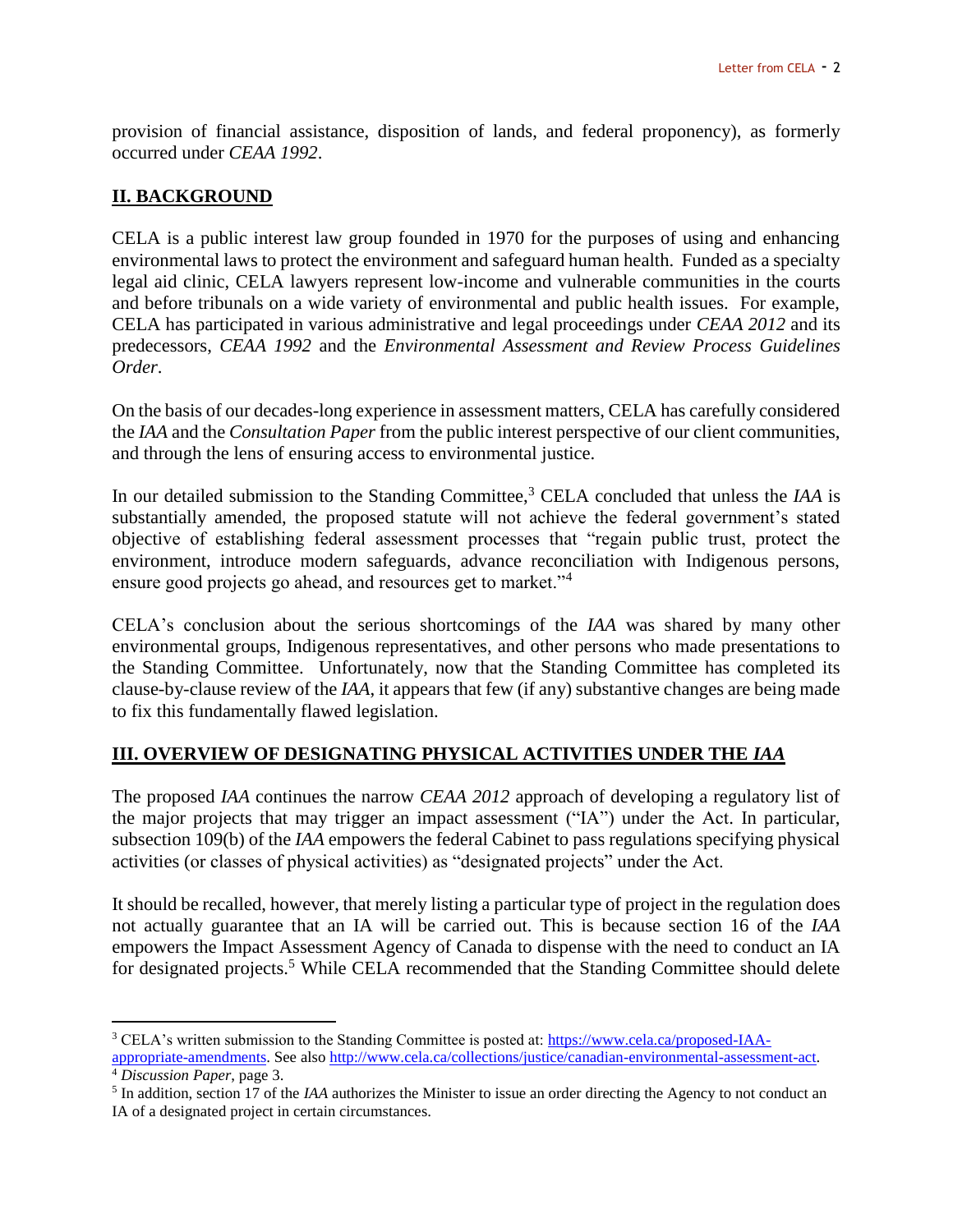section 16 due to the uncertainty and inconsistency that it creates, this problematic provision remains intact within the *IAA* at the present time.

Accordingly, CELA submits it is inaccurate (if not misleading) for the *Consultation Paper* to suggest that "consideration of the full spectrum of positive and negative social, health, and environmental and economic effects will take place for those project types that are designated on the Project List."<sup>6</sup> Similarly, the Consultation Paper indicates that in the energy context, "going forward all projects prescribed in the Projects List would be assessed by the Impact Assessment Agency of Canada in cooperation with life-cycle regulators." In our opinion, these statements are patently false since section 16 of the Act clearly allows designated projects to proceed without conducting the requisite IA.

It should be further noted that section 9 of the *IAA* confers discretion upon the Minister to issue orders that apply the Act to non-designated activities. This open-ended provision appears to duplicate the discretionary power found in subsection 14(2) of *CEAA 2012*, which, to our knowledge, has rarely – if ever – been used to date.

# **IV. CONSULTATION PAPER QUESTIONS**

The Consultation Paper poses two general questions for public feedback:

- **Question 1**: What are your views on using this criteria-based approach to guide the review of the Projects List?
- **Question 2**: Do you have any suggestions on the frequency for future reviews of the Projects List?

CELA's response to each of these questions is set out below. CELA's related concerns about the questionable consultation process being used to solicit public input on the *Consultation Paper* have been previously described in a joint letter<sup>7</sup> recently submitted to Minister McKenna by environmental groups across Canada, and need not be repeated here.

#### *Question 1: The Proposed Criteria-Based Approach*

In our view, the *Consultation Paper* is predicated on the erroneous assumption that the current projects list regulation under *CEAA 2012* provides an appropriate starting point for determining which activities should – or should not – be caught by the *IAA*. For the reasons described below, CELA submits that the current regulation excludes too many environmentally significant activities, and is too narrowly framed to capture the full range of projects that may affect areas of federal interest.

1. It must be recalled that there was no public consultation on the *CEAA 2012* regulation before it was passed by the previous government in 2012. Instead, public input was belatedly sought after

<sup>6</sup> *Consultation Paper*, pages 2 to 3.

<sup>7</sup> Se[e http://www.cela.ca/letter-mckenna-iaa-project-list.](http://www.cela.ca/letter-mckenna-iaa-project-list)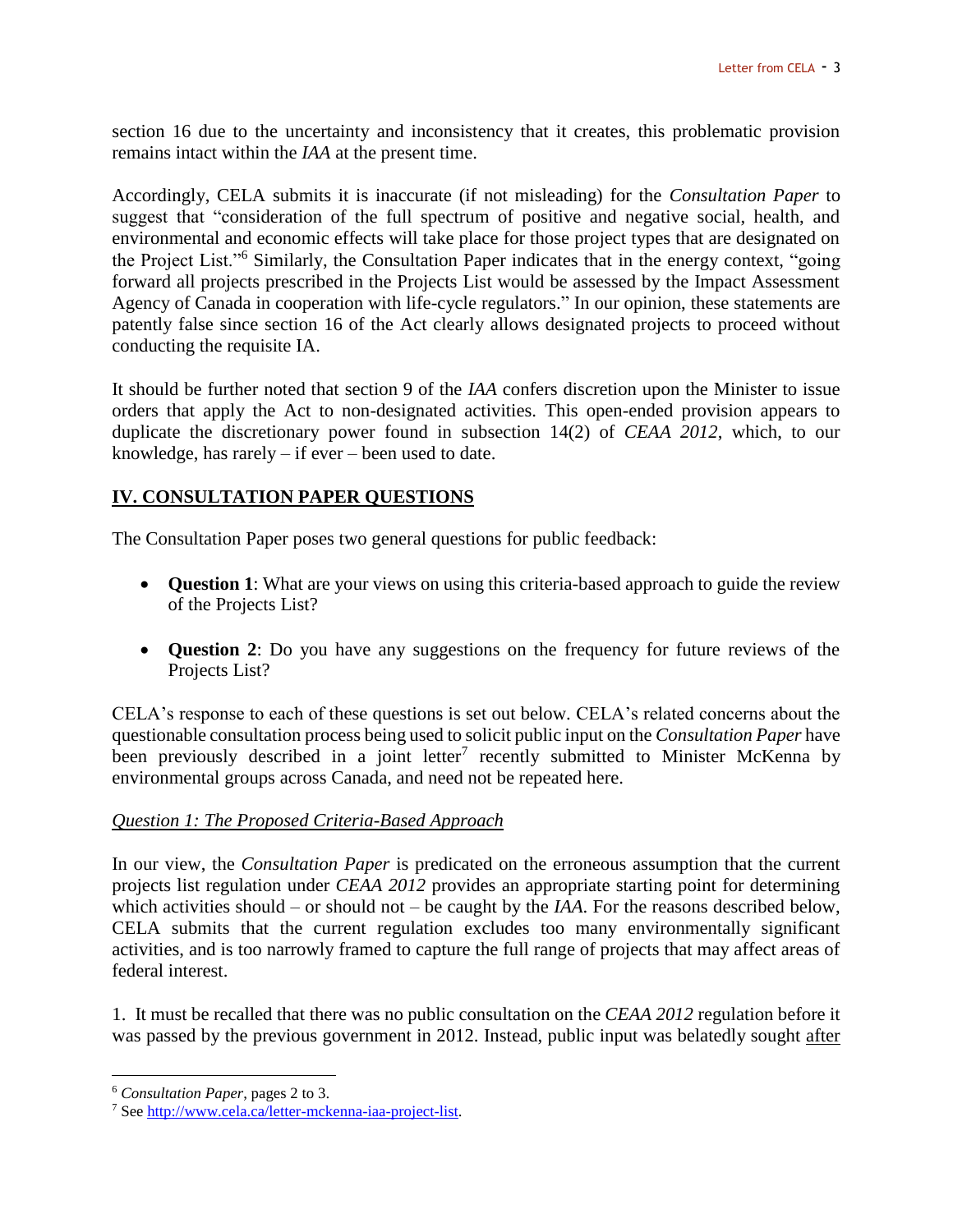the regulation was already in place. $8$  In this regard, CELA acknowledges that the current government is duly consulting the public before crafting the new *IAA* regulation. However, the fact remains that the centerpiece of this consultation effort – the controversial *CEAA 2012* regulation – was never subject to meaningful public participation, and therefore lacks credibility, legitimacy and acceptability from the public interest perspective. In our view, it would been far more preferable for the current government to start with a clean slate in terms of developing suitable project triggers under the *IAA*, rather than simply adopting and "revising" the deficient approach embodied in *CEAA 2012* and the existing projects list regulation.

2. With some exceptions, the existing *CEAA 2012* regulation is largely restricted to the various projects previously described on the *Comprehensive Study List Regulations* ("CSLR") under *CEAA 1992*. It is beyond dispute that the CSLR listed the types of major projects which required a higher (or more rigorous) level of environmental assessment (i.e. comprehensive study). In other words, the CSLR was not intended to serve as a complete inventory of all projects that posed environmental risks and therefore warranted the application of *CEAA 1992*. Thus, the current *CEAA 2012* regulation (which was derived from the CSLR) cannot be regarded as the correct foundation for designating projects under the *IAA* that should be assessed. This is because the regulation excludes a large number of environmentally significant projects that warrant an IA, as described below. Thus, the current regulation cannot serve as an acceptable substitute for the preferable "all-in-unless-excluded" approach utilized under *CEAA 1992*. Moreover, the current regulatory focus on "major projects" overlooks the fact that medium- and small-sized projects (or groups of smaller projects in the same geographic area) can also create direct, indirect and cumulative effects which are adverse and significant.

3. Even if one accepts the dubious proposition that only "major natural resource projects"<sup>9</sup> should be assessed under federal law, it is clear that there are a number of environmentally significant facilities and activities (e.g. *in situ* oil sands projects, refurbishment/life extension of nuclear power plants, etc.) that were inexplicably omitted from the current *CEAA 2012* regulation. In 2012 and again in 2013, CELA identified these significant omissions, and strongly recommended that these activities should be included in the projects list regulation; however, this recommendation was not acted upon by the previous government.<sup>10</sup> CELA's updated candidates for listing in the *CEAA 2012* regulation are reproduced below in Appendix A, and CELA submits that they should be included in the new *IAA* regulation since they undeniably have considerable potential to affect areas of federal interest. CELA further submits that there are other currently non-listed activities (e.g. the construction, operation and dismantling of small modular reactors, or large-scale projects requiring permits under the amended *Fisheries Act* or the proposed *Canadian Navigable Waters Act*) which should also be designated under the *IAA* regulation.

4. The *Consultation Paper*'s insistence that IAs should only be required for projects having "the most potential for adverse environmental effects in areas of federal jurisdiction<sup>"11</sup> is clearly inconsistent with the recommendations of the federal government's own Expert Panel. For

<sup>8</sup> Se[e http://www.cela.ca/publications/ceaa-re-amendments-projects-list-regulations.](http://www.cela.ca/publications/ceaa-re-amendments-projects-list-regulations)

<sup>9</sup> *Consultation Paper*, page 1.

<sup>10</sup> See [http://www.cela.ca/publications/draft-ceaa-regs.](http://www.cela.ca/publications/draft-ceaa-regs)

<sup>11</sup> *Consultation Paper*, page 2.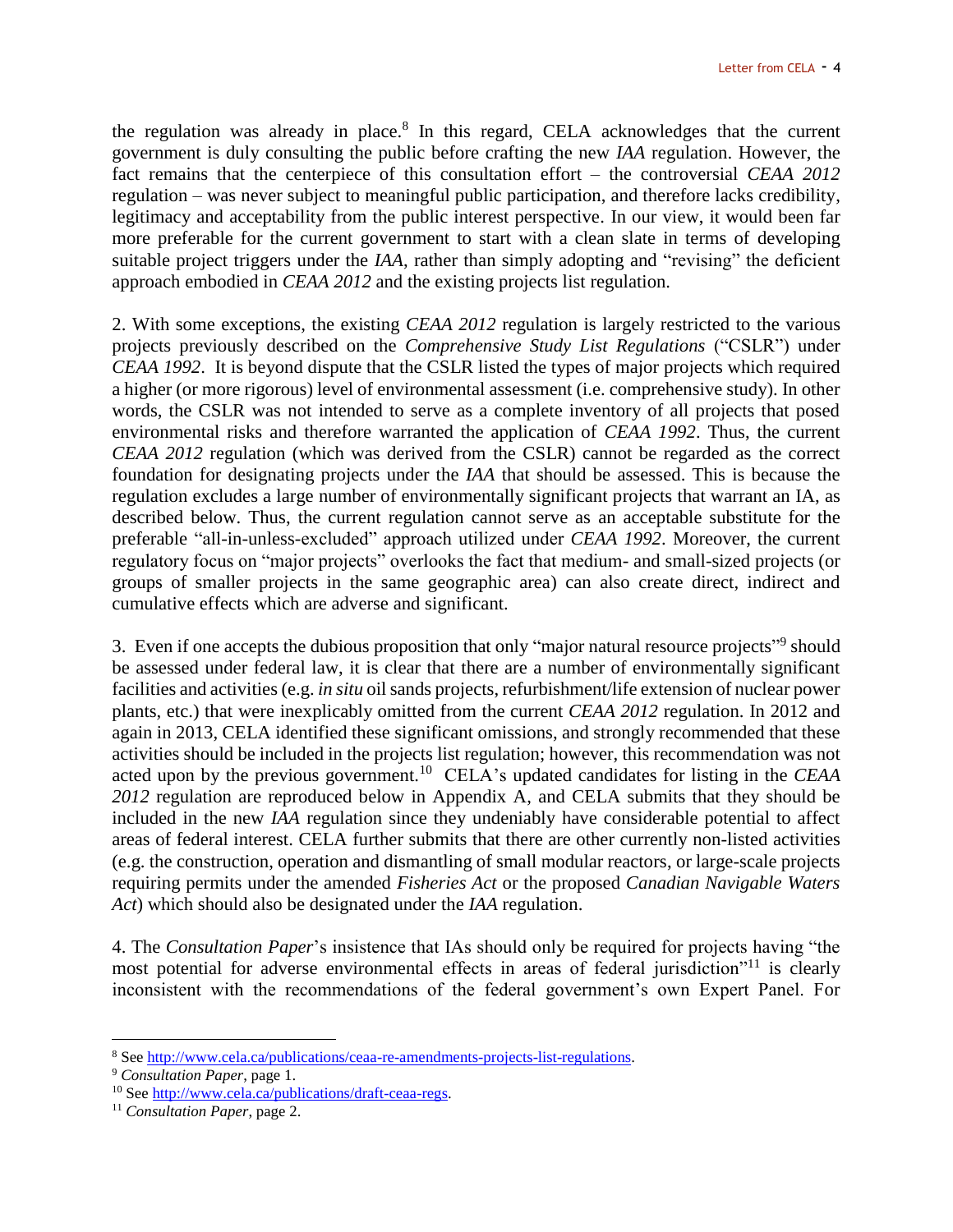example, instead of endorsing the narrow "major projects" approach under *CEAA 2012*, the Expert Panel recommended that federal IA's should be conducted:

… on a project, plan or policy that has clear links to the matters of federal interest. These federal interests include, at a minimum, federal lands, federal funding, and federal government as proponent, as well as:

- species at risk;

- fish;
- marine plants;
- migratory birds;
- Indigenous Peoples and lands;
- greenhouse gas emissions of national significance;
- watershed or airshed impacts crossing provincial or national boundaries;
- navigation and shipping;
- aeronautics;

- activities crossing provincial or national boundaries and works related to those activities; or

- activities related to nuclear energy.

The careful consideration and incorporation of federal jurisdiction is the starting point from which to answer the question of when federal IA should apply (emphasis added).<sup>12</sup>

5. In CELA's opinion, there is nothing in the preamble, purposes or provisions of the *IAA* that supports the *Consultation Paper*'s contention that IA requirements should only apply to the "worst" projects that pose the greatest or most profound adverse effects within federal jurisdiction. To the contrary, the *IAA*'s statutory commitments to sustainability, precaution, environmental protection and reconciliation with Indigenous Peoples inevitably leads to the opposite conclusion, *viz*., that a more inclusive and comprehensive approach to triggering IA requirements should be undertaken under the Act. Thus, CELA submits that the regulation-making authority under the *IAA* should not be narrowly construed or exercised in a manner that thwarts the overall objects of the Act.

<sup>&</sup>lt;sup>12</sup> Expert Panel Final Report (2017), page 18.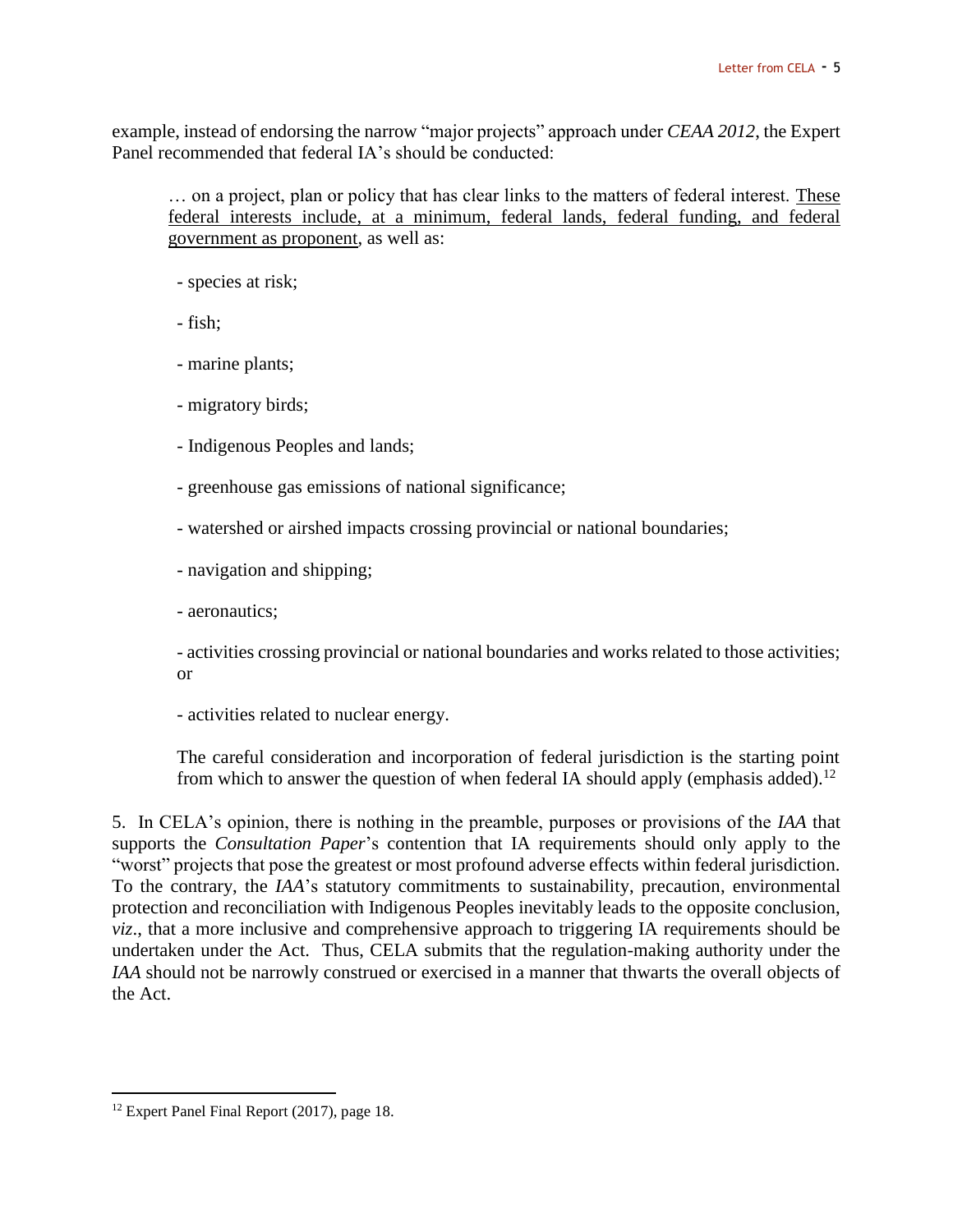6. CELA questions the *Consultation Paper*'s claim that "transparency and clear criteria will be central in the development of the Project List."<sup>13</sup> While various criteria are undoubtedly suggested in the *Consultation Paper*, <sup>14</sup> CELA notes that these criteria are conspicuously absent from the Act itself. Therefore, as a matter of law, the *Consultation Paper*'s suggested criteria are non-binding and unenforceable, ultimately leaving Cabinet with virtually unfettered discretion to pass or amend the projects list regulation as it sees fit under the *IAA*. In our view, this discretionary approach is identical to the heavily criticized project listing provisions in *CEAA 2012*, and is neither transparent nor accountable.

7. The *Consultation Paper* states that in determining which types of projects (or production thresholds) should be designated by regulation under the *IAA*, "consideration will be given to environmental objectives and standards set in relevant legislation, regulation and policy, such as those under the *Fisheries Act*, *Parks Canada Act*<sup>15</sup> and the *Canadian Environmental Protection*  Act, 1999 or under federal-provincial-territorial agreements."<sup>16</sup> CELA generally agrees that these considerations may be relevant, but we submit that predicted compliance with regulatory standards, objectives or policies does not necessarily mean that the activity cannot cause, or contribute to, significant environmental harm. For example, even if the continuing discharge of contaminants into air or water from a particular facility is within prescribed limits, overall environmental degradation may still occur over time, particularly if the discharged contaminants are persistent, mobile, bioaccumulative, or act synergistically with other substances. Accordingly, CELA urges caution if the Government of Canada intends to use "environmental objectives and standards" for the purposes of determining the potential for adverse environmental effects upon matters of federal interest.

8. The same concern applies to the *Consultation Paper*'s vague statement that consideration will be given to whether a "project type has well-defined standard mitigation measures" that are subject to "stringent" regulatory requirements, and that have been "proven to be effective."<sup>17</sup> Given that there has been no systematic assessment under *CEAA 2012* (or *CEAA 1992*) about the long-term effectiveness of "standard" mitigation measures or "adaptive management" approaches used under the Act, CELA submits that this specific consideration warrants a careful and precautionary approach. Where there is uncertainty about "standard" mitigation measures or their alleged effectiveness, then caution should be exercised in favour of the designating the projects in question. Furthermore, the question of whether "standard" mitigation measures should be used as the basis for not listing particular projects must be subject to meaningful public consultation. In our view, a proponent-centric view of what is "standard" mitigation may nevertheless fail to protect the environment from significant adverse effects, including cumulative effects.

9. The *Consultation Paper* outlines the circumstances under which projects could be retained or added to the Projects List (e.g. medium to high potential for adverse effects; complex effects

<sup>13</sup> *Consultation Paper*, page 3.

<sup>14</sup> *Consultation Paper*, pages 4 to 5 and Annex B.

<sup>15</sup> We presume that the authors of the *Consultation Paper* intended to refer to the *Canada National Parks Act*, not the "Parks Canada Act."

<sup>16</sup> *Consultation Paper*, page 4.

<sup>17</sup> *Consultation Paper*, page 5.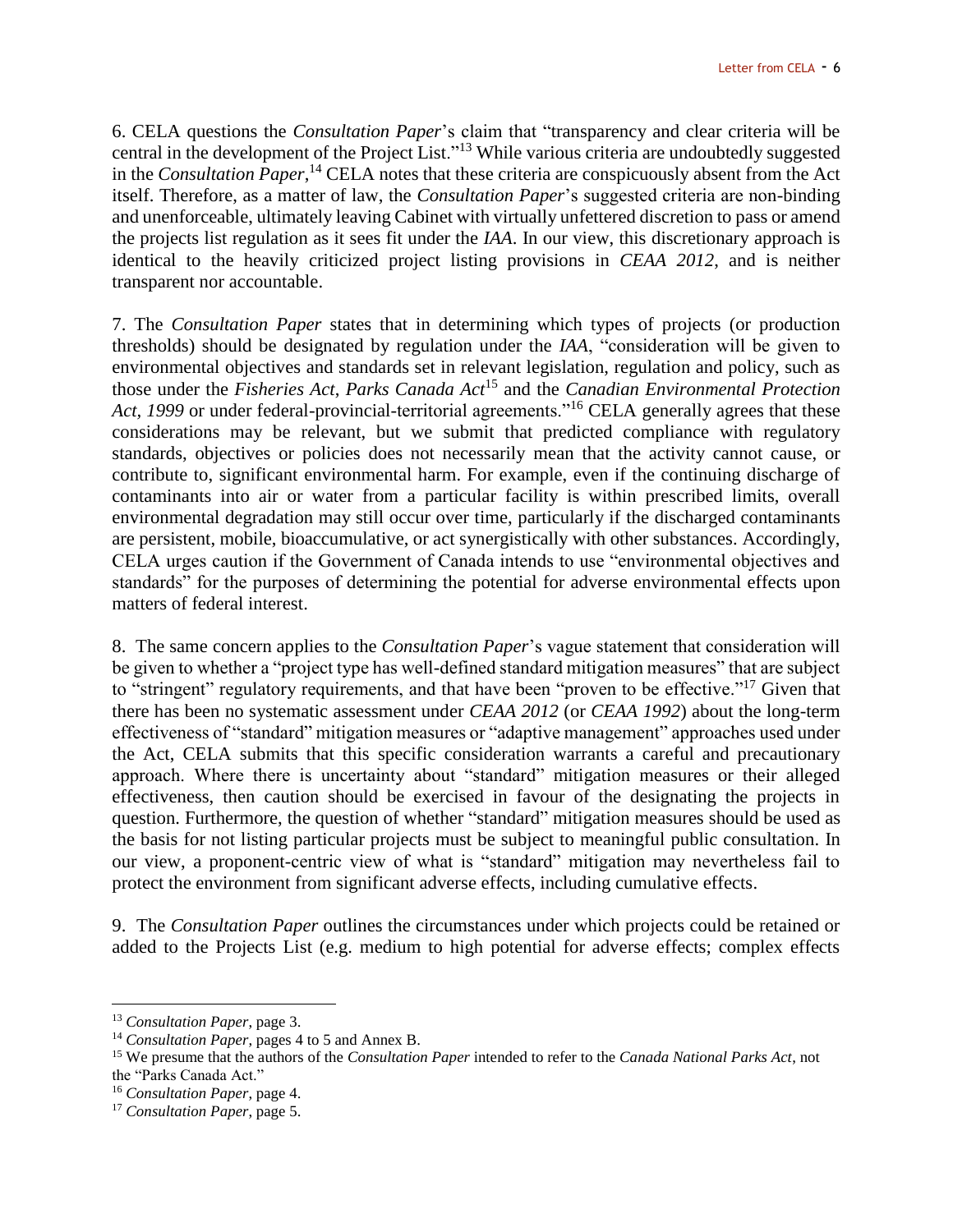requiring complex mitigation; or novel project with unknown effects or mitigation).<sup>18</sup> Conversely, projects may be de-listed or not added to the Project List if the potential for adverse effects is adjudged to be low, or if standard mitigation measures are available, as discussed above.<sup>19</sup> However, the scientific or evidentiary basis for making these kinds of determinations is unclear to CELA. We are therefore concerned that these determinations may, at best, reflect the subjective views, value judgments, presumed expertise or political priorities of the federal officials in charge of crafting the *IAA* regulation. Thus, despite the proposed criteria set out in the *Consultation Paper*, CELA suspects that the resulting *IAA* regulation may be as non-transparent, problematic and contentious as the deficient projects list regulation that emerged under *CEAA 2012*. To avoid this unfortunate outcome, CELA recommends that when the draft *IAA* regulation is released for public comment later this year, the Government of Canada should disclose (or provide online access to) all information, empirical data, records, studies, reports and other evidence relied upon to make the determinations on which project types, production thresholds or exempting provisions should be included in the projects list regulation.

10. CELA is alarmed by the *Consultation Paper*'s simplistic assurance that non-designated projects "with potential for smaller effects in areas of federal jurisdiction would continue to be subject to other federal regulatory processes such as those under life-cycle regulators (e.g. the proposed Canadian Energy Regulator, Canadian Nuclear Safety Commission ("CNSC") and the Offshore Boards) or through protection found under other legislation." <sup>20</sup> The *Consultation Paper* further suggests that non-designated projects may also be subject to provincial environmental assessment laws or regulatory statutes.<sup>21</sup> Given the debatable efficacy (and questionable enforcement) of other federal and provincial environmental laws, CELA draws no comfort from the *Consultation Paper*'s unpersuasive attempt to rationalize the exclusion of "smaller" projects from the *IAA* regulation on the grounds that other legislative regimes may be applicable. In our view, the fact that a project may be subject to other federal or provincial laws is not dispositive of the question of whether the project should be designated under the *IAA*.

In the nuclear energy context, for example, CELA notes that the Ontario government no longer applies its *Environmental Assessment Act* to nuclear facilities (or long-term energy plans) within the province, such as nuclear power plants or radioactive waste dumps owned, operated or proposed by Ontario Power Generation. Moreover, in our experience, the federal approach of leaving non-designated nuclear activities to be solely evaluated and licenced by the CNSC under the *Nuclear Safety and Control Act* (rather than *CEAA 2012*) has greatly diminished participatory rights, and resulted in less robust assessments of the direct, indirect and cumulative effects of nuclear projects.

For instance, it should be recalled that the 2006 proposal to refurbish and extend the life of the Bruce A nuclear reactors was properly subject to an environmental assessment process under *CEAA 1992.* However, the proponent's current refurbishment/life extension proposal for the Bruce B reactors is not designated under the existing projects list regulation under *CEAA 2012*, and is therefore proceeding without an environmental assessment under this Act. Instead, the project is

 $\overline{a}$ <sup>18</sup> *Ibid*.

<sup>19</sup> *Ibid*.

<sup>20</sup> *Consultation Paper*, page 3.

<sup>21</sup> *Ibid*.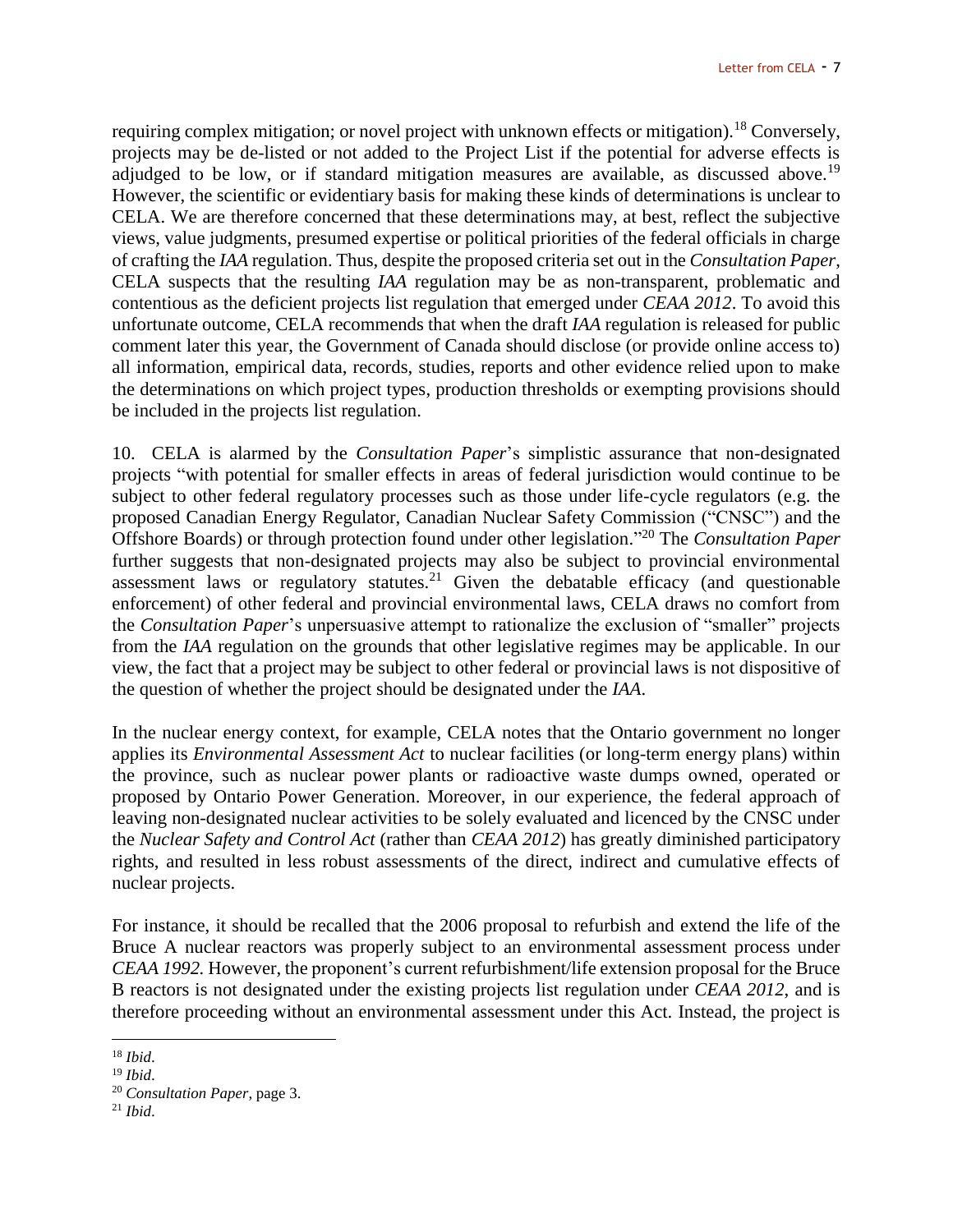subject only to the narrowly cast (and less participatory) licencing process administered by the CNSC under the *Nuclear Safety and Control Act*. These and other concerns about the environmental planning implications arising from the non-designation of this particular project under *CEAA 2012* are more fully described in Appendix B below.

### *Question 2: Periodic Review of the Projects List Regulation*

The *Consultation Paper* correctly commits to the periodic review of the new projects list regulation in order to ensure that it is "functioning appropriately."<sup>22</sup> However, the *Consultation Paper* fails to propose any specific timeframe for the review process, nor does it specify how – or by whom – the review should be conducted.

Moreover, no qualitative or quantitative measures are provided in the *Consultation Paper* to determine whether – or to what extent – the regulation is working "appropriately" (e.g. *IAA* purposes, or number of IAs per year? Direct, indirect or cumulative effects of non-designated projects? Other factors?).

Given the novelty of certain aspects of the forthcoming *IAA* regime, the central importance of the projects list to the overall IA process, and the existence of new and emerging environmental technology (especially in the energy sector), CELA submits that the initial regulatory review should proceed sooner than later (e.g. two years after the regulation first comes into force). Thereafter, the review interval can be somewhat longer (e.g. every three to four years).

In addition, the new *IAA* regulation should enable any person to formally apply to the Minister and Cabinet for proposed additions or revisions to the projects list. The federal government should be required to decide such applications, with reasons, within 90 days of receipt. If regulatory changes are to be undertaken as a result of an application, then public consultation, issuance of a regulatory impact statement, and publication in the *Canada Gazette* should occur in due course.

CELA further submits that the periodic regulatory review should not be an internal "closed door" evaluation by the Minister, Agency staff or other federal officials. Instead, in accordance with the *IAA*'s commitment to meaningful public engagement, the review process should be open, participatory and accountable. Among other things, timely public notices and appropriate comment opportunities (including webinars, workshops and public meetings across Canada) should be provided within the review process.

To accomplish this objective, it appears to CELA that the Standing Committee should play a key role in reviewing, and soliciting public input on, the projects list regulation under the *IAA*. Indeed, the Standing Committee could be tasked with reviewing and reporting upon the entire package of the various implementing regulations under the *IAA*, at least during the early years of the new statute. In CELA's view, it would be preferable to have the Standing Committee consider the entire package of inter-related *IAA* regulations, rather than simply focusing upon the projects list regulation in isolation.

<sup>22</sup> *Consultation Paper*, page 7.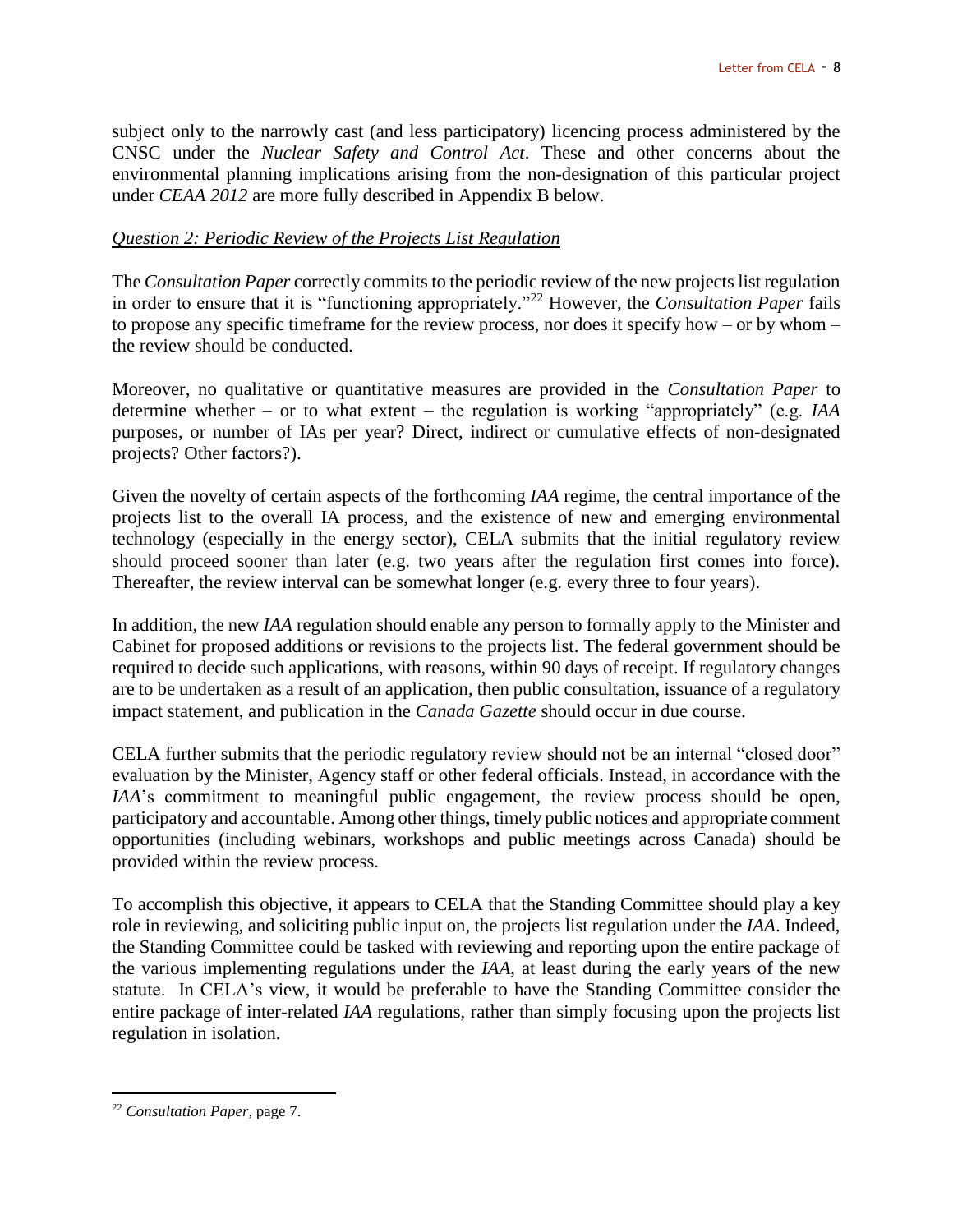On this point, CELA notes that section 117 of the *IAA* specifically requires the Minister to establish an advisory council that provides annual reports containing advice on IA and other related matters. Given this broad mandate, we reasonably anticipate that the ongoing adequacy of the project list regulation may form an important part of the advisory council's reports.

At this time, however, it is unknown how the advisory council intends to engage members of the public or Indigenous communities when formulating advice to the Minister. Similarly, it is unclear whether the council will be sufficiently funded to undertake cross-Canada consultations about the projects list regulation or other aspects of the *IAA* regime. Accordingly, CELA submits that it may be more effective, equitable and efficient to have the Standing Committee conduct the periodic regulatory review.

# **V. CONCLUSIONS**

For the foregoing reasons, CELA submits that the project listing criteria must be interpreted and applied in a manner that ensures all environmentally significant activities which engage federal decision-making, and which may affect sustainability, are designated by regulation under the *IAA*. Where there is uncertainty regarding the nature, extent, frequency, mitigability or significance of "effects" associated with a particular activity, then, in accordance with the precautionary principle, the activity should be prescribed by the *IAA* regulation.

This prudent and inclusive approach to crafting the projects list regulation does not necessarily mean that an IA will be conducted in every instance where a listed activity is being proposed by a public or private proponent. As noted above, the *IAA* empowers the Agency to conduct a case-bycase screening of specific proposals in order to determine if, in fact, an IA should be conducted. Thus, it is possible that a listed project may not necessarily trigger an IA in certain circumstances.

Accordingly, from the public interest perspective, there is no real downside in broadening the reach of the *IAA* regulation to at least preserve the option of requiring an IA where necessary or desirable. In CELA's view, the upfront inclusion of a greater range of activities in the *IAA* regulation would provide more certainty and predictability to both proponents and the public alike, as opposed to leaving certain activities off the list and leaving it to the Minister's discretion to make future casespecific orders designating specific non-listed projects under section 9 of the *IAA*.

Once the new *IAA* regulation has been in place for two years, it should be systematically reviewed by the Standing Committee in a timely and public manner. Thereafter, the regulation should be formally reviewed every three to four years. However, between these periodic reviews, it should be open to all persons to apply to the Minister and Cabinet to request additions to the projects list regulation.

We trust that CELA's comments will be taken into account as the Government of Canada prepares and consults upon the draft projects list regulation in the fall of 2018.

May 28, 2018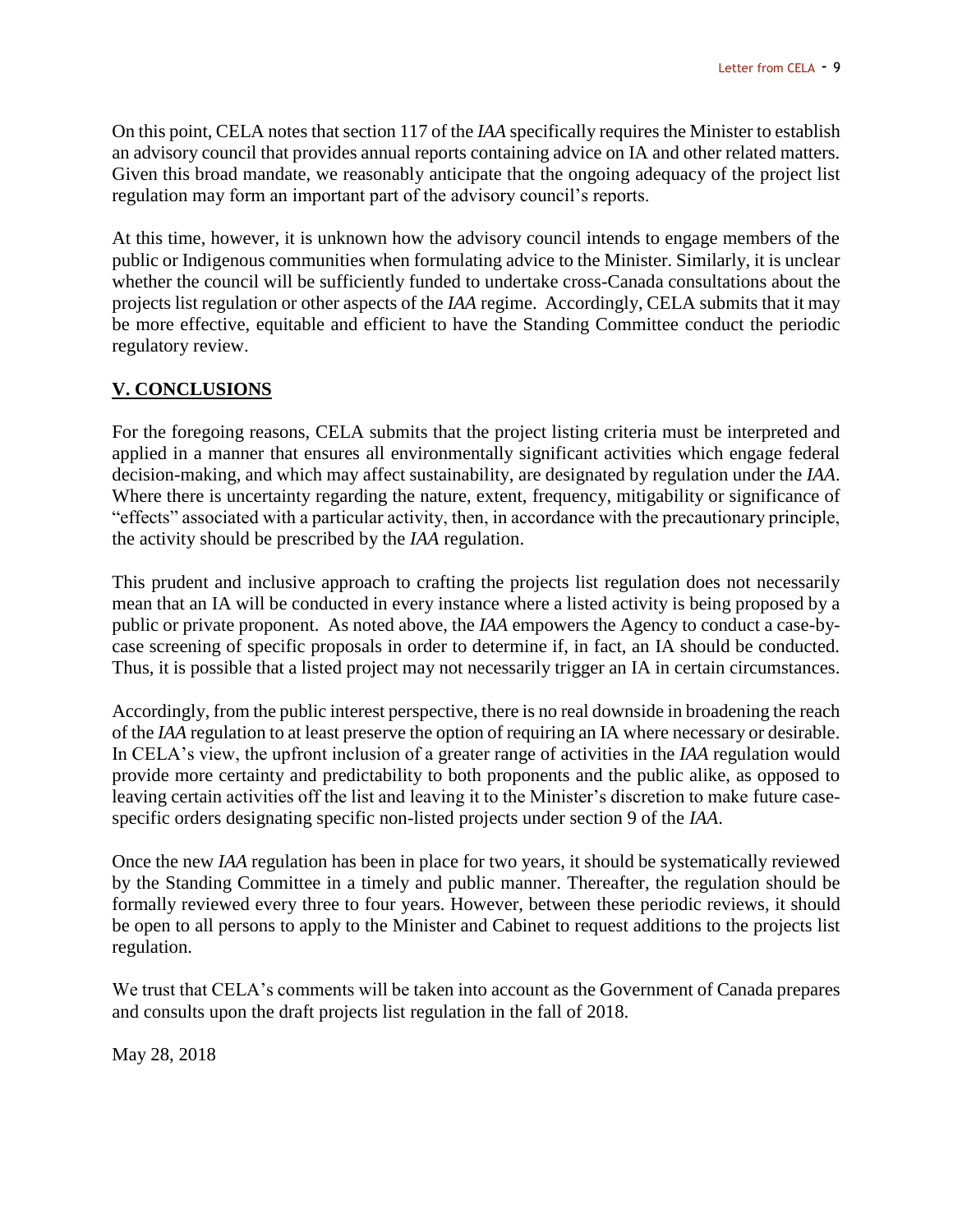#### **APPENDIX A CELA'S UPDATED SUGGESTIONS FOR AMENDING THE** *CEAA 2012* **PROJECTS LIST**

In 2012-13, CELA's submissions on the Projects List Regulation under *CEAA 2012* recommended that the following activities should be designated as projects under the Act. This list has been updated to include some additional candidates.

- any proposed refurbishment or life extension of an existing nuclear generating station;
- constructing, operating or dismantling small modular reactors;
- importing, exporting or transporting low-, intermediate- or high-level radioactive wastes from a Class IA or IB nuclear facility to any other public or private facility for storage, processing, recycling or disposal purposes;
- constructing, operating, modifying, or decommissioning an ethanol fuel production facility;
- constructing, operating, modifying, or decommissioning oil or gas development projects involving the following technologies:
	- (i) hydraulic fracturing (fracking);

- (ii) exploratory drilling or seismic surveys for off-shore oil or gas deposits; and
- (iii) steam-assisted gravity drainage oil sands projects.
- constructing, operating, modifying or decommissioning marine or freshwater aquaculture facilities;
- constructing, operating, modifying, or decommissioning facilities for generating electricity from geothermal power or off-shore wind farms;
- all physical activities prescribed by the previous *Inclusion List Regulations* (SOR/94-637);
- major works requiring permits under the amended *Fisheries Act* and *Canadian Energy Regulator Act*;
- constructing, operating, modifying or decommissioning buildings or infrastructure within protected federal lands<sup>23</sup> (i.e. National Parks, National Park Reserves, National Marine

<sup>&</sup>lt;sup>23</sup> We note that the general duty imposed by section 82 of the *IAA* upon certain authorities to self-assess the environmental effects of projects on federal lands does not constitute an IA. Accordingly, CELA submits that these physical activities, if proposed upon nationally protected lands, should be caught by the new IAA regulation and potentially trigger an IA environmental assessment.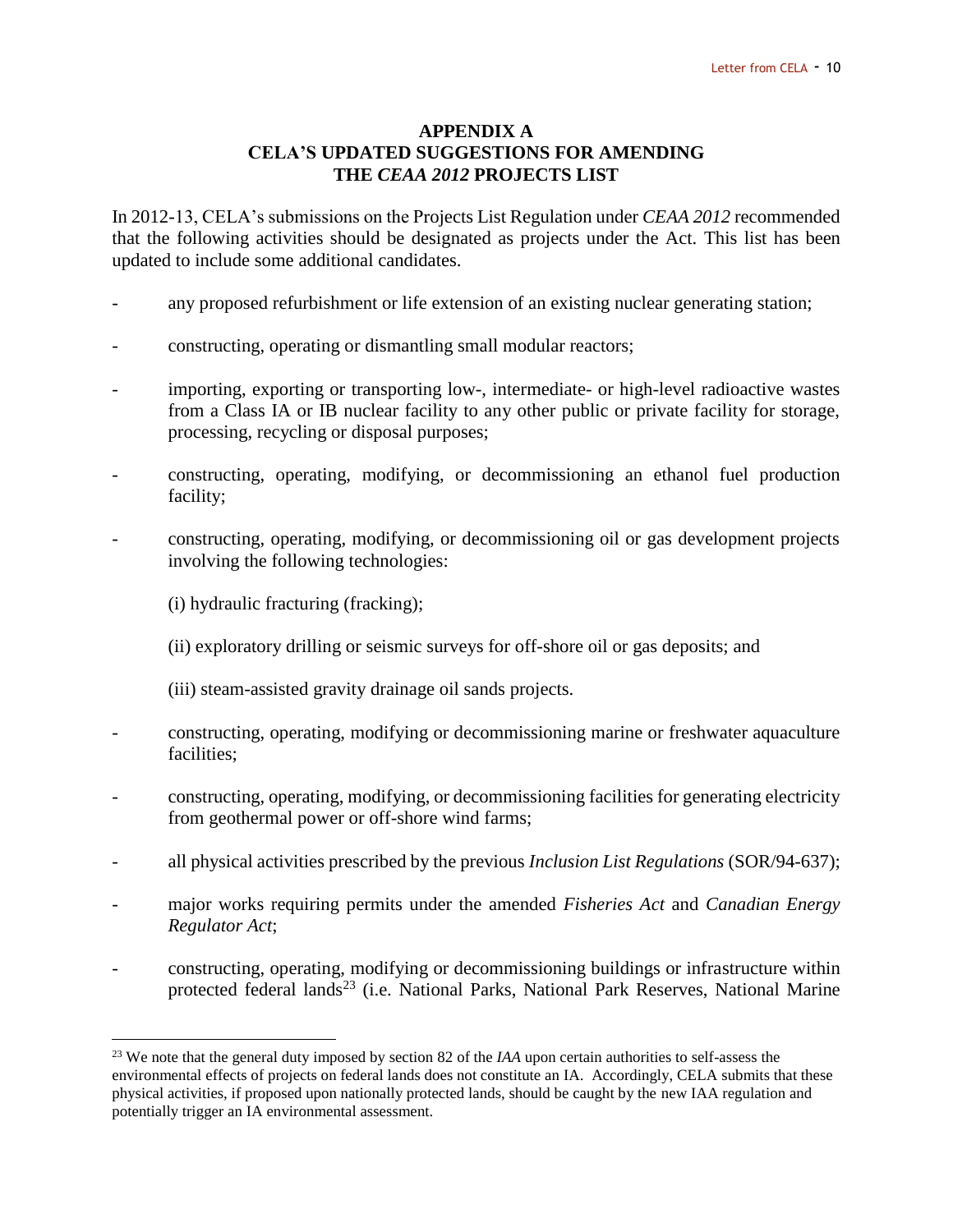Conservation Areas, National Wildlife Areas, Marine National Wildlife Areas, Marine Protected Areas, Migratory Bird Sanctuaries, etc.), such as:

- (i) building new roads or rail lines, or widening/extending existing roads or rail lines; or
- (ii) building or expanding golf courses, ski resorts, ski trails, visitor centres or ancillary facilities.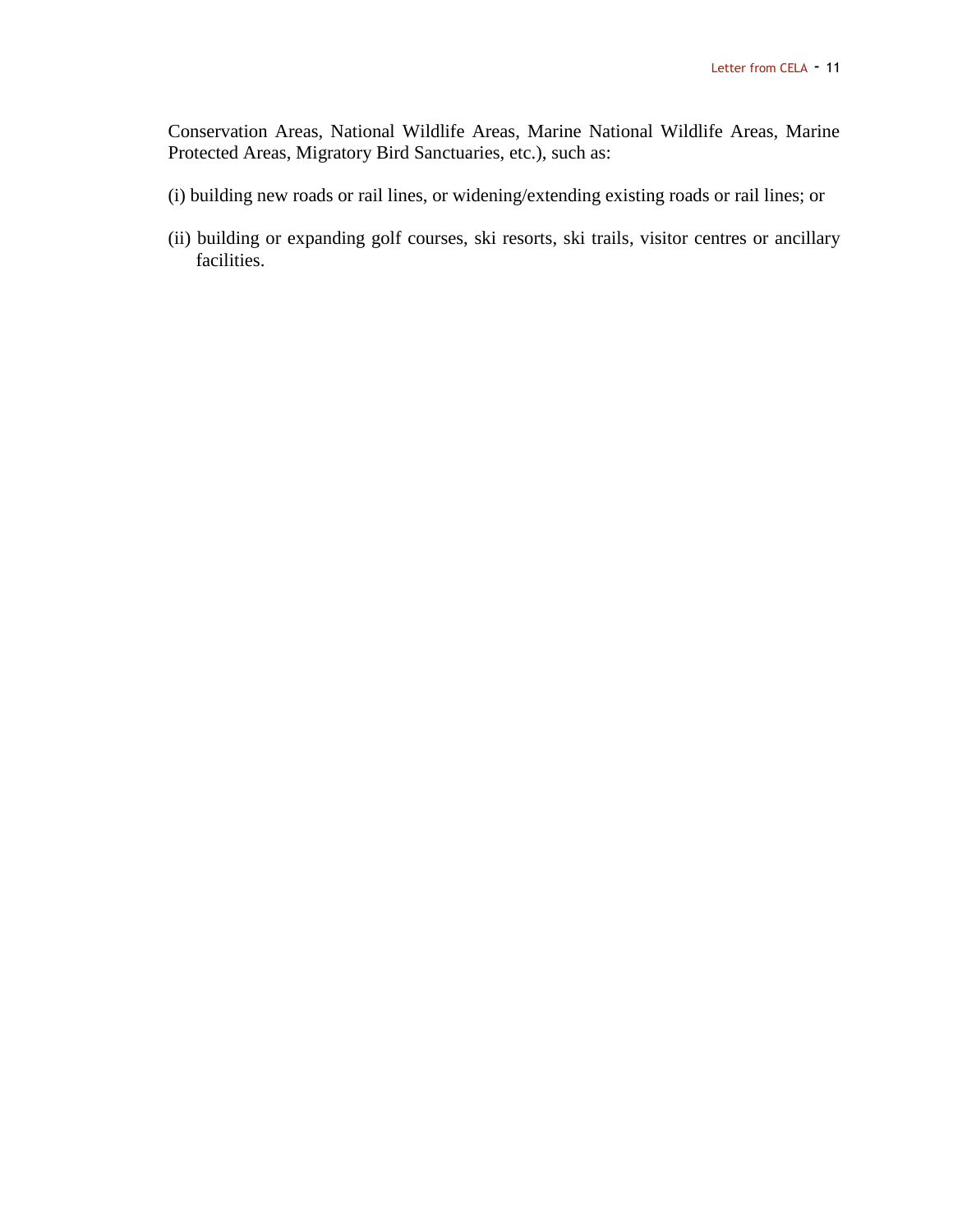#### **APPENDIX B**

### **The Imperative for Nuclear Projects to Trigger the Federal Impact Assessment Process: A Case Study**

At the present time, projects involving the refurbishment and/or life extension of nuclear power plants do not trigger a federal environmental assessment ("EA") under the *Canadian Environmental Assessment Act, 2012*<sup>24</sup> ("*CEAA, 2012*"). This is because such activities are not included in the existing projects list regulation<sup>25</sup> under *CEAA 2012*. In effect, this omission allows refurbishment/life extension projects<sup>26</sup> to proceed without conducting a federal EA. The result is that refurbishment/life extension projects are only subject to the licencing provisions of the *Nuclear Safety and Control Act* ("*NSCA*"), which provides drastically reduced opportunities for public participation and review by independent technical experts.

In this regard, Bruce Power's proposed refurbishment of the Bruce B reactors at its nuclear power plant in Ontario provides a timely case study. Bruce Power is currently seeking a ten-year licence renewal which would allow it to refurbish and extend the operational life of the Bruce B reactors to a contemplated date of  $2064<sup>27</sup>$  While the reactors at Bruce A were refurbished and subject to a screening-level EA under *CEAA 1992*, <sup>28</sup> the life extension and refurbishment of Bruce B is not subject to a similar federal EA process, and is therefore Canada's first nuclear power plant rebuild to not undergo a *CEAA*-based EA.

Despite the non-application of *CEAA 2012* to the Bruce B project, the Canadian Nuclear Safety Commission ("CNSC") frequently asserts that it conducts "environmental assessments" within its relicensing and hearing process, pursuant to subsection 24(4) of the *NSCA.* This provision simply states that no licence shall be issued, renewed, amended or replaced unless the Commission, *inter alia*, is of the opinion that the applicant will "in carrying on that activity, make adequate provision for the protection of the environment [and] health and safety of persons..."<sup>29</sup> It is apparently on this sparse statutory basis that the CNSC contends that it conducts EA's of nuclear projects, including those involving refurbishment/life extension activities.

For various reasons, however, CELA submits that the licencing process under the *NSCA* is neither an adequate nor equivalent substitute for an EA conducted under *CEAA 2012*. For example, subsection 24(4) of the *NSCA* omits virtually all of the important environmental planning considerations set out in section 19 of *CEAA 2012*, such as purpose of the project, alternative means of carrying out the project, and cumulative effects analysis. In short, the *NSCA* is a regulatory statute, not EA legislation.

Moreover, as compared to *CEAA 2012*, the *NSCA* licencing process is less robust and participatory, particularly in relation to the level of public engagement and opportunities for review by

<sup>24</sup> *Canadian Environmental Assessment Act, 2012*, SC 2012, c 19, s 52 [*CEAA, 2012*].

<sup>25</sup> SOR/2012-147.

<sup>&</sup>lt;sup>26</sup> For example, the latest life extension project at the Pickering nuclear generating station has been permitted to proceed without conducting an EA under *CEAA 2012*.

<sup>&</sup>lt;sup>27</sup> Canadian Nuclear Safety Commission, "CMD 18-H4, A Licence Renewal – Bruce Power Inc., Bruce Nuclear Generating Station A and B – Environmental Assessment Report" (12 February 2018), p 11 [CNSC Report].

<sup>28</sup> *Canadian Environmental Assessment Act,* SC 1992, c 37 [*CEAA 1992*].

<sup>29</sup> *Nuclear Safety and Control Act,* SC 1997, c 9, s 24(4).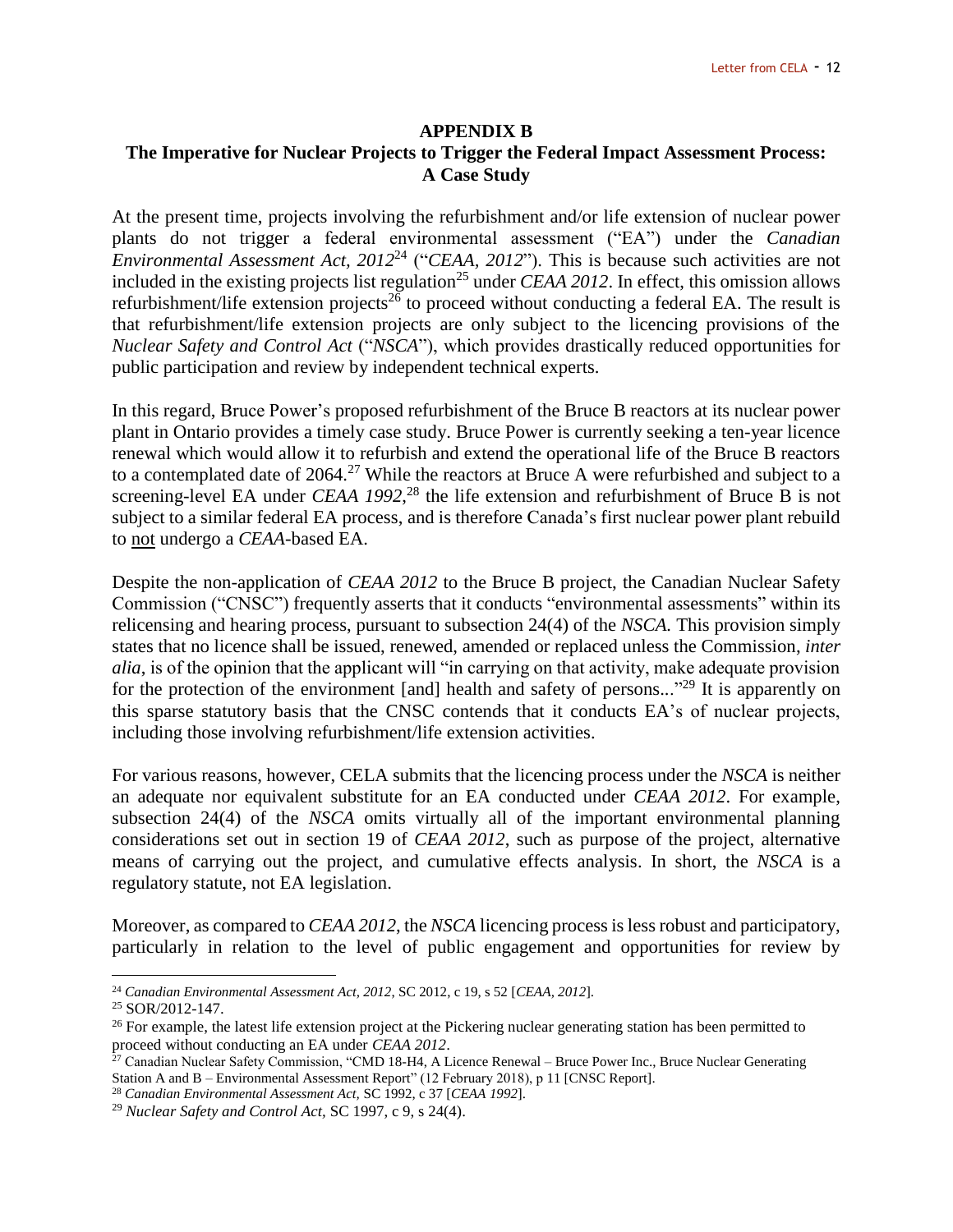independent technical experts. The following sections highlight some of the key differences in an EA carried out under *CEAA* (as occurred for the Bruce A rebuild in 2006) and the licencing process under the *NSCA* for the proposed rebuild of the Bruce B reactors (see Figure 1 below).

### *i. Scope of EA vs. NSCA Licencing*

When the Bruce A rebuild project was subject to a federal EA under *CEAA 1992*, the scope of the EA process was restricted to the activities and operations necessary to carry out refurbishment and thereby extend the operating life of the units to 2043. As the screening-level EA report stated, "this project does not pertain to other separately licensed facilities within the Bruce Power site, including the Bruce B reactors and the on-site radioactive waste management facilities."  $30$ 

In contrast, a similar level of in-depth review is not provided within the CNSC's licencing process for the Bruce B project, where the proposed refurbishment activity is but one of many issues considered by the CNSC outside the coverage of *CEAA 2012*.

The length of extension being sought by Bruce Power also distinguishes the Bruce A and Bruce B projects. The Bruce A project sought an extension of operation life of 37 years from date of the screening report in 2006.<sup>31</sup> Conversely, the life extension sought for the Bruce B project would extend the reactors' lifespan by a proposed 46 years from the date of the proposed licence start date*.* 32

### *ii. Public Participation Opportunities*

The EA process under *CEAA 1992* for the Bruce A project provided 121 days for public comment. Significantly, 81 of these days were exclusively devoted to comments on the EA documentation, including the draft screening report and guidelines for review. In addition, the 121 day public comment window was divided into three separate and distinct public comment opportunities.

In contrast, the *NSCA* licencing process for the Bruce B project provided a shorter timeframe and considerably fewer opportunities for public comment. For example, during the *NSCA* process, the CNSC only allowed 61 days for public comment. Of these 61 days, none were specifically focused on the "environmental assessment" of the refurbishment/life extension project. Rather, the comment window pertains to the licencing hearing, generally. In addition, unlike the *CEAA*-based EA for Bruce A project, the CNSC did not release a draft Bruce B report for public review/comment, nor did the CNSC seek the public's comments on guidelines or directives used to guide its *NSCA* review of the Bruce B project.

#### *iii. Technical and Expert Review*

The EA screening report under *CEAA 1992* for the Bruce A refurbishment project notes that the project's assessment was "supported by expert technical review of the Draft EASR by CNSC Staff,

<sup>&</sup>lt;sup>30</sup> Canadian Nuclear Safety Commission, "CMD 06-H12 Bruce A Refurbishment for Life Extension and Continued Operations Project" (19 May 2006), p 6 **[**Screening Report].

<sup>&</sup>lt;sup>31</sup> Screening Report, p 3.

<sup>32</sup> CNSC Report, p 4.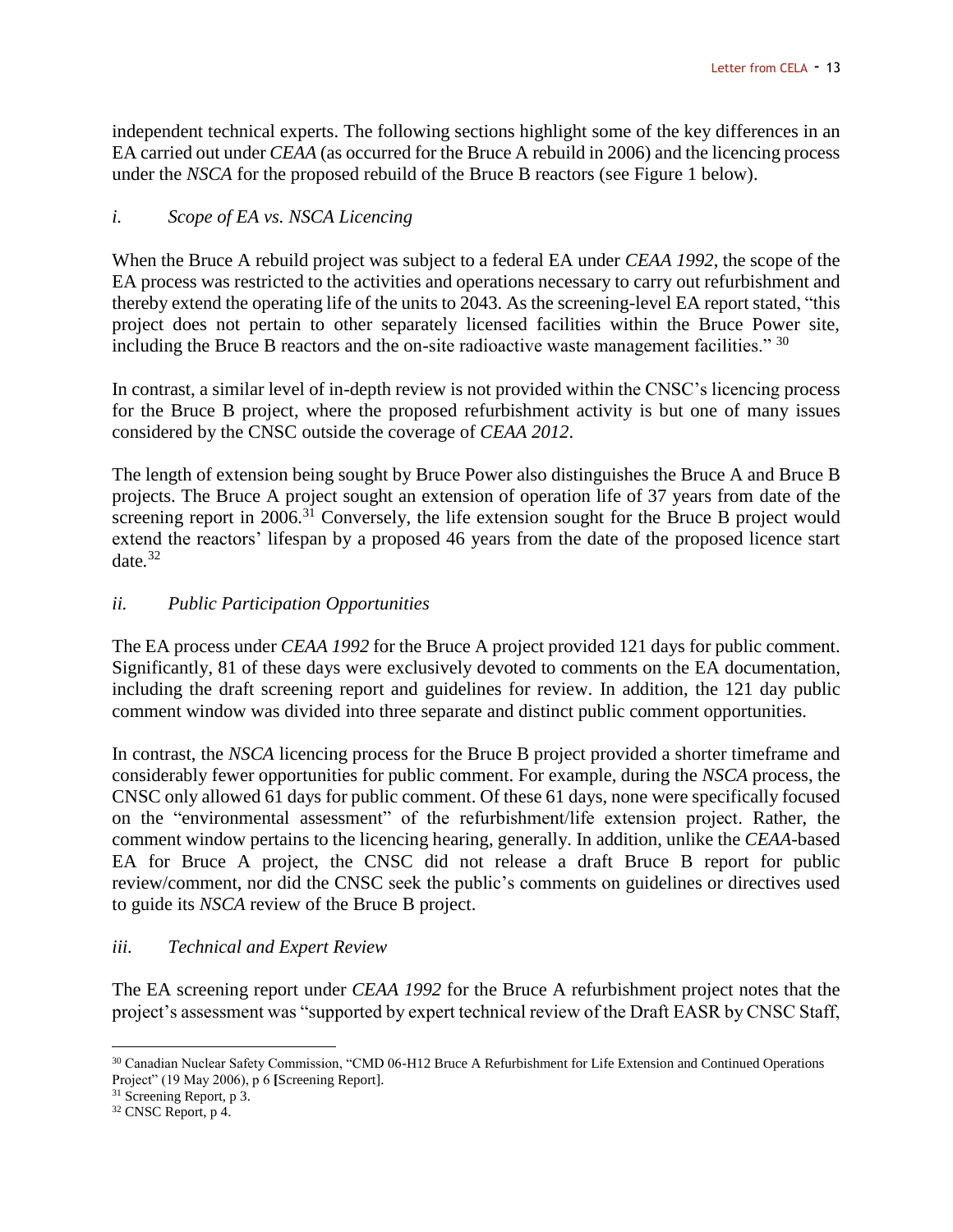as well as other federal departments including Health Canada, Environment Canada, Natural Resources Canada, Department of Fisheries and Oceans, and the Department of Indian Affairs and Northern Development."<sup>33</sup> The responses from these external experts resulting from their technical review was made publicly available and consolidated into a 227 page chart. The chart not only summarizes the reviewers' comments, but provides a response explaining how the issue would be addressed.

In contrast, the CNSC's *NSCA* review of the current Bruce B refurbishment project lacks a similar or equal opportunity for external expert review. Instead, the proponent's own documentation was heavily relied upon by the CNSC. As stated in the CNSC's environmental review report, "Bruce Power's ERA [environmental risk assessment] was the primary source of information used to inform the Environmental Effects Assessment for Continued Operations and the Environmental Effects Assessment for MCR [refurbishment]...and various sections of this EA report."<sup>34</sup>

#### *iv. Summary of Findings*

Since nuclear reactor refurbishment/life extension is not a designated project under *CEAA 2012*, a federal EA for the rebuild of Bruce B is not required. Instead, the less rigorous (and less participatory) process under the *NSCA* was used to evaluate this environmentally significant proposal.

CELA submits that this glaring oversight must be rectified by designating refurbishment/life extension activities as projects to which the proposed *Impact Assessment Act* ("*IAA*") automatically applies. More generally, CELA further submits that a larger suite of nuclear projects should trigger mandatory EAs under the *IAA*, as opposed to leaving such projects to be reviewed and licenced by the industry's regulator.<sup>35</sup> Our overall comments provided herein are summarized below in Figure 1.

In conclusion, CELA notes that under *CEAA 1992*, projects requiring a licence under section 24 of the *NSCA* triggered a mandatory obligation to conduct an EA in accordance with applicable statutory requirements.<sup>36</sup> Similarly, regulations<sup>37</sup> under *CEAA 1992* specified that particularly significant nuclear projects were subject to more robust EA requirements (e.g. comprehensive study), and in some instances, nuclear EAs were referred to joint review panels for public hearings. In our view, this inclusive approach to triggering assessments of nuclear projects should be replicated within the forthcoming projects list regulation under the *IAA*.

<sup>&</sup>lt;sup>33</sup> Screening Report, p 1.

<sup>&</sup>lt;sup>34</sup> CNSC Report, p 9.

<sup>&</sup>lt;sup>35</sup> It should be noted that the federal Expert Panel found that there was public mistrust and lack of confidence in the CNSC's ability to conduct independent, transparent and evidence-based assessments of nuclear projects: see Final Report of the Expert Panel for the Review of Environmental Assessment Processes (2017), p 50-51.

<sup>36</sup> Law List Regulations, SOR/94-636, Part 1, para 12.1 (NSCA licences).

<sup>&</sup>lt;sup>37</sup> Comprehensive Study Regulations, SOR/94-638, Part VI, para 19 (nuclear and related facilities).